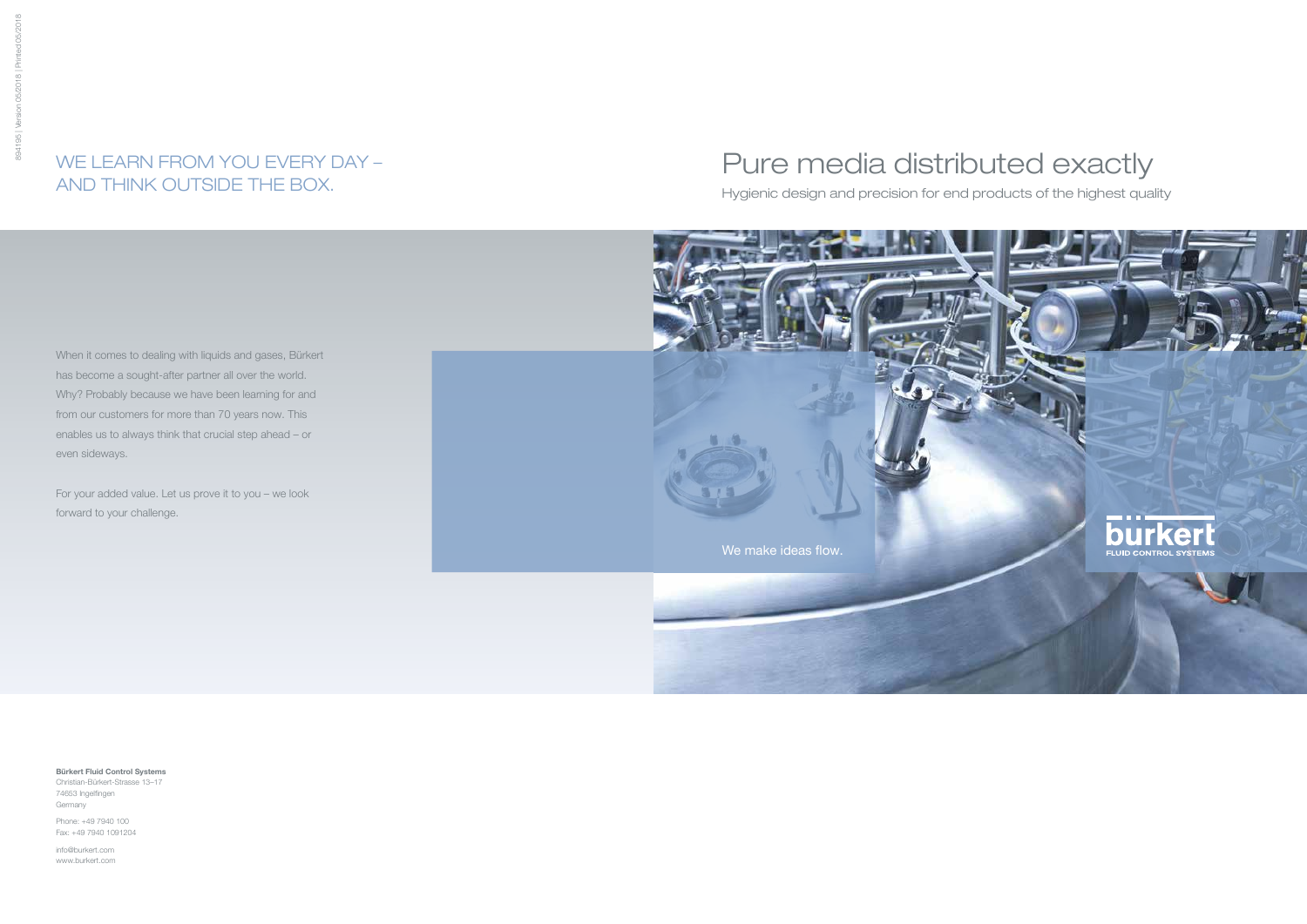

### NEAT AND CLEAN – DISTRIBUTING PURE

## WE SPEAK YOUR LANGUAGE. FLUENTLY.

We love a good challenge. That is because we are simply fascinated by everything that flows. No matter if our customers require solutions for measurement, control or both – we always find unconventional ways of developing individual solutions.

# MEDIA

Pure media, especially pure water and steam, are frequently used in biotechnological and pharmaceutical processes. For instance, the pure medium 'water' is added directly to the end product when filling infusion solutions. A high standard of cleanliness is essential when manufacturing, transporting and processing pure media. Automated reliable processes are the key to delivering a consistently high quality. Bürkert products play a leading role in ensuring quality and process reliability when distributing and further processing pure media.

Whether it is about flow, level, pressure, dosing, analysis, filtration, temperature, mixing or the automation of processes – liquids and gases have to be measured and controlled. These are the fundamental fluidic variations upon which industrial process technology is based, and Bürkert's specialty with its expertise and entire range of solutions and services.

What makes us special? At Bürkert, we start with your fluidic challenge and draw on the basic physical principles. This way we make use of the fluidic relationships and our experience with physics, duplicating them across the most diverse applications and industries and hence solving the same or similar challenges. You in turn benefit from a deep pool of expertise, which we accumulate from multiple industries and apply individually to your needs. For the ideal solution to your specific challenge.

Preliminary process, transport and manufacture of end products – automation guarantees a consistently high quality for all three process steps.

From the field

Introducing the infusion solution hygienically into the bag is anything but trivial and perfectly managed thanks to joint development work.

- Perfect purity guaranteed 4
- Pure media delivered exactly 5
- Hygienic solutions for your application 6 ideal components for your individual application.

Delivering water and steam in the right quality and quantity at the right time – we meet all these requirements effectively and efficiently.

For process optimisation, quality control and process automation – the

7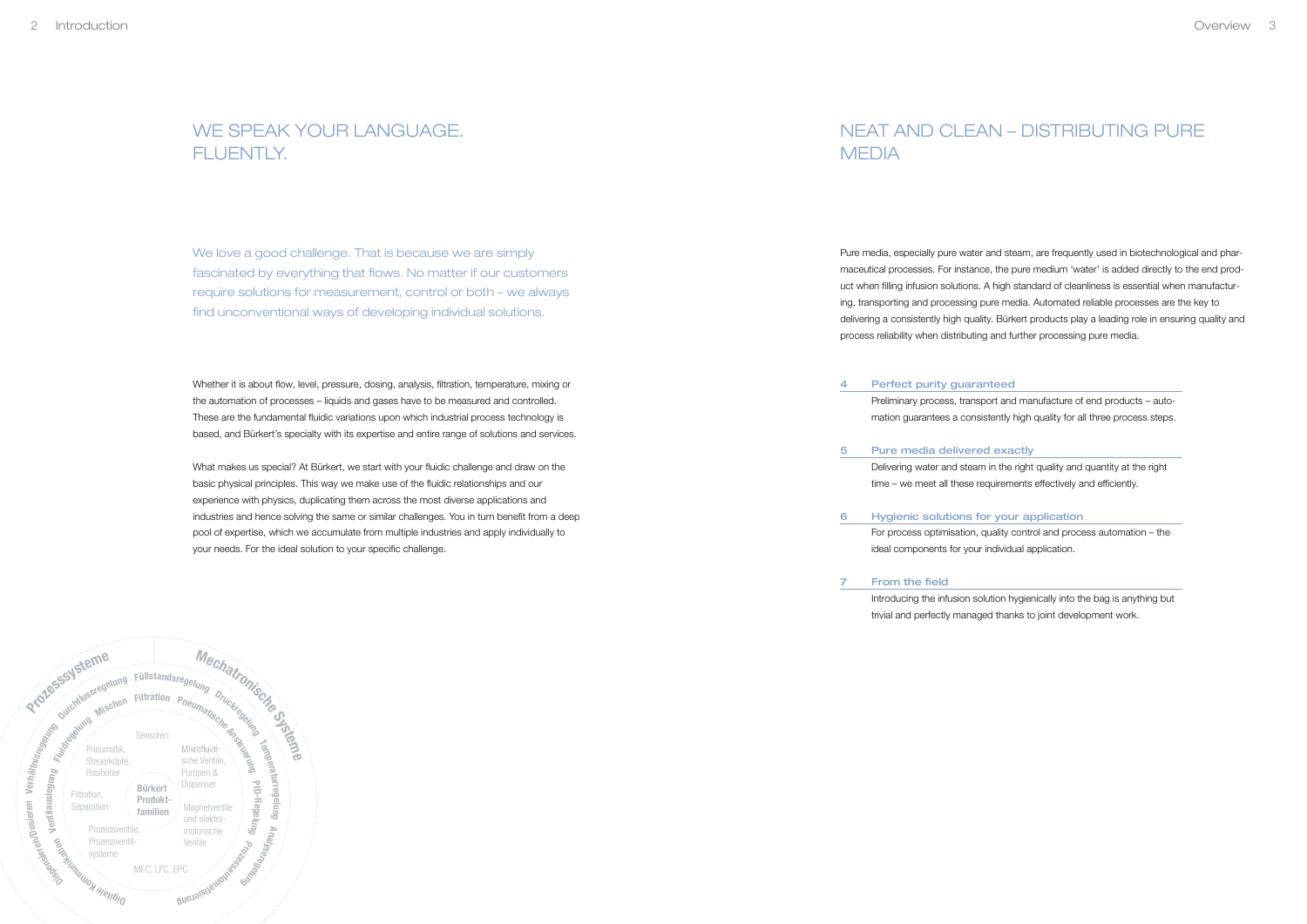## PERFECT RANTE OUR SOLUTIONS **FOR CLEAN MEDI**

Pure media must be manufactured to the highest possible quality in a preliminary process before being transported to the end product manufacturing process. Quite often the pure media themselves are part of an end product, for example in infusion solutions. With regard to all three requirements, automation guarantees reliable processes, which in turn are the basis for a consistently high quality of the product. Hygiene is absolutely essential, especially for pharmaceutical products that are mixed with the pure medium 'water'. The transportation of water or steam (clean utilities) to the manufacturing process must occur under constant general conditions: pressure, temperature, flow and flow rate. Faults result in immediate feedback, which enables rapid intervention and prevents the customer from losing valuable production time. Full documentation of the individual process steps is also guaranteed at all times with Bürkert solutions.

### YOUR BENEFITS

- Greater productivity through faster, automated processes
- Highest product quality thanks to the absence of contamination
- Reliable residue-free purity thanks to an easyto-clean hygienic design



### PURE MEDIA EXACTI Y DELIVERED

Subsequent filling in the actual production process is prepared during the preliminary process. The key thing here is that the water is available in the right quantity and at the right temperature for the next process step. The main requirement is the absolute purity and high quality of the water, as it is often added to the end product (infusion solutions). To guarantee this level of quality, use of the most effective and suitable products (e.g. valves or sensors) is crucial. As the pure water flows from the storage tank to the various production locations within the plant, ultra-precise components assume various roles, such as constantly measuring and monitoring the temperature, pressure and

flow: FLOWave, for example, provides feedback on whether the target flow has been achieved. Valve islands control the process valves, ensuring they open and close properly to allow water to flow precisely to where it is needed at that exact moment in time. They additionally control the volume of water. For instance, to kill off bacteria, the water is heated up and then cooled down inside a heat exchanger, with a temperature sensor ensuring it has the exact temperature required for the next process step.

![](_page_2_Figure_10.jpeg)